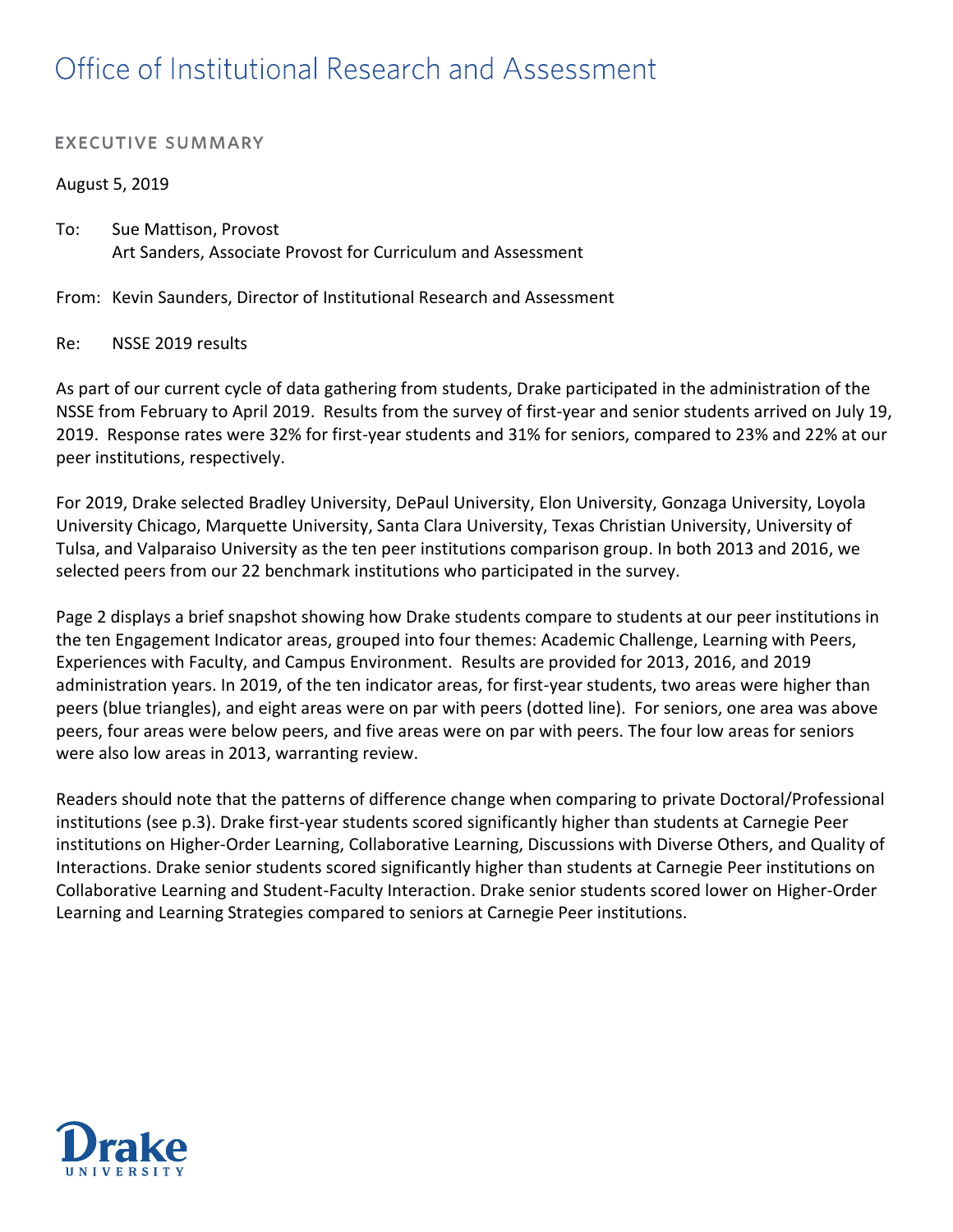| <b>Engagement Indicators</b>                                                                            |                                                                                                                    |              |                                              |      |            | Your students compared with<br>Peer Institutions |      |        |      |  |  |
|---------------------------------------------------------------------------------------------------------|--------------------------------------------------------------------------------------------------------------------|--------------|----------------------------------------------|------|------------|--------------------------------------------------|------|--------|------|--|--|
| Sets of items are grouped into ten<br>Engagement Indicators, organized                                  |                                                                                                                    | Theme        | <b>Engagement Indicator</b>                  |      | First-year |                                                  |      | Senior |      |  |  |
|                                                                                                         |                                                                                                                    |              |                                              | 2013 | 2016       | 2019                                             | 2013 | 2016   | 2019 |  |  |
| under four broad themes. At right<br>are summary results for your<br>institution. For details, see your |                                                                                                                    |              | <b>Higher-Order Learning</b>                 |      |            |                                                  |      |        |      |  |  |
| Engagement Indicators report.                                                                           |                                                                                                                    | Academic     | <b>Reflective &amp; Integrative Learning</b> |      |            |                                                  |      |        |      |  |  |
| Key:                                                                                                    |                                                                                                                    | Challenge    | <b>Learning Strategies</b>                   |      |            | --                                               |      |        |      |  |  |
|                                                                                                         |                                                                                                                    |              | <b>Quantitative Reasoning</b>                |      |            |                                                  |      |        |      |  |  |
|                                                                                                         | Your students' average was<br>significantly higher ( $p < .05$ ) with an<br>effect size at least .3 in magnitude.  | Learning     | <b>Collaborative Learning</b>                |      |            |                                                  |      |        |      |  |  |
|                                                                                                         | Your students' average was<br>significantly higher ( $p < .05$ ) with an<br>effect size less than .3 in magnitude. | with Peers   | <b>Discussions with Diverse Others</b>       |      |            |                                                  |      |        |      |  |  |
|                                                                                                         | No significant difference.                                                                                         | Experiences  | <b>Student-Faculty Interaction</b>           |      |            |                                                  |      |        |      |  |  |
|                                                                                                         | Your students' average was<br>significantly lower ( $p < .05$ ) with an<br>effect size less than .3 in magnitude.  | with Faculty | <b>Effective Teaching Practices</b>          |      |            |                                                  |      |        |      |  |  |
|                                                                                                         | Your students' average was                                                                                         | Campus       | <b>Quality of Interactions</b>               |      |            |                                                  |      |        |      |  |  |
|                                                                                                         | significantly lower ( $p < .05$ ) with an<br>effect size at least .3 in magnitude.                                 | Environment  | <b>Supportive Environment</b>                |      |            |                                                  |      |        |      |  |  |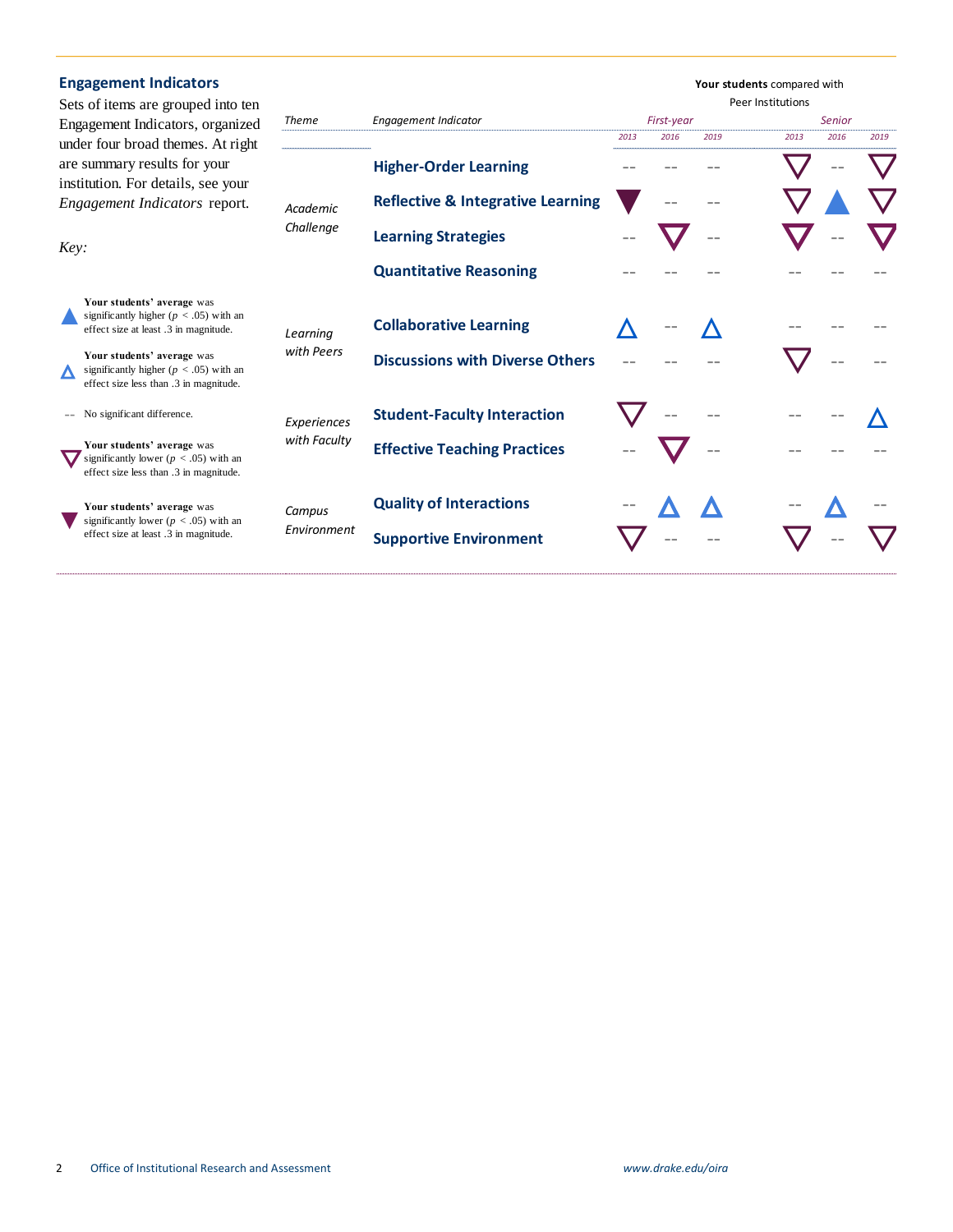| First-Year Students |                                     | Your first-year students<br>compared with | Your first-year students<br>compared with<br>Private Doc/Prof |  |
|---------------------|-------------------------------------|-------------------------------------------|---------------------------------------------------------------|--|
| Theme               | <b>Engagement Indicator</b>         | Drake Benchmark                           |                                                               |  |
|                     | <b>Higher-Order Learning</b>        | $= -$                                     |                                                               |  |
| Academic            | Reflective & Integrative Learning   | $= -$                                     |                                                               |  |
| Challenge           | Learning Strategies                 | --                                        | $= -$                                                         |  |
|                     | <b>Quantitative Reasoning</b>       | $= -$                                     | $= -$                                                         |  |
| Learning with       | <b>Collaborative Learning</b>       |                                           |                                                               |  |
| Peers               | Discussions with Diverse Others     | --                                        |                                                               |  |
| <b>Experiences</b>  | Student-Faculty Interaction         | $= -$                                     | $= -$                                                         |  |
| with Faculty        | <b>Effective Teaching Practices</b> | --                                        | $= -$                                                         |  |
| Campus              | <b>Quality of Interactions</b>      |                                           |                                                               |  |
| Environment         | <b>Supportive Environment</b>       |                                           |                                                               |  |

| <b>Seniors</b>                     |                                                                           | <b>Your seniors</b><br>compared with | <b>Your seniors</b><br>compared with |
|------------------------------------|---------------------------------------------------------------------------|--------------------------------------|--------------------------------------|
| <b>Theme</b>                       | Engagement Indicator                                                      | Drake Benchmark                      | Private Doc/Prof                     |
|                                    | <b>Higher-Order Learning</b>                                              |                                      |                                      |
| Academic                           | Reflective & Integrative Learning                                         |                                      |                                      |
| Challenge                          | Learning Strategies                                                       |                                      |                                      |
|                                    | <b>Quantitative Reasoning</b>                                             | --                                   |                                      |
| Learning with                      | <b>Collaborative Learning</b>                                             | $= -$                                |                                      |
| Peers                              | Discussions with Diverse Others                                           | $= -$                                |                                      |
| <b>Experiences</b><br>with Faculty | <b>Student-Faculty Interaction</b><br><b>Effective Teaching Practices</b> | --                                   |                                      |
| Campus<br>Environment              | <b>Quality of Interactions</b><br><b>Supportive Environment</b>           | --                                   | - -<br>--                            |

The current 2019 snapshot offers areas of positive engagement and areas for potential focus.

- $+$  In the Campus Environment theme, first-year students had significantly higher ratings for Quality of Interaction. Within this indicator, a higher percentage of Drake students responded positively to the quality of interactions with students, academic advisors, student services staff, and other administrative staff and offices compared to peer institutions.
- + In the Learning with Peers theme, first-year students had significantly higher ratings for Collaborative Learning. With this indicator, a higher percentage of Drake students responded positively to the frequency of asking other students to help understand material, explaining course material to other students, preparing for exams by discussing course material with other students, and working with other students on projects.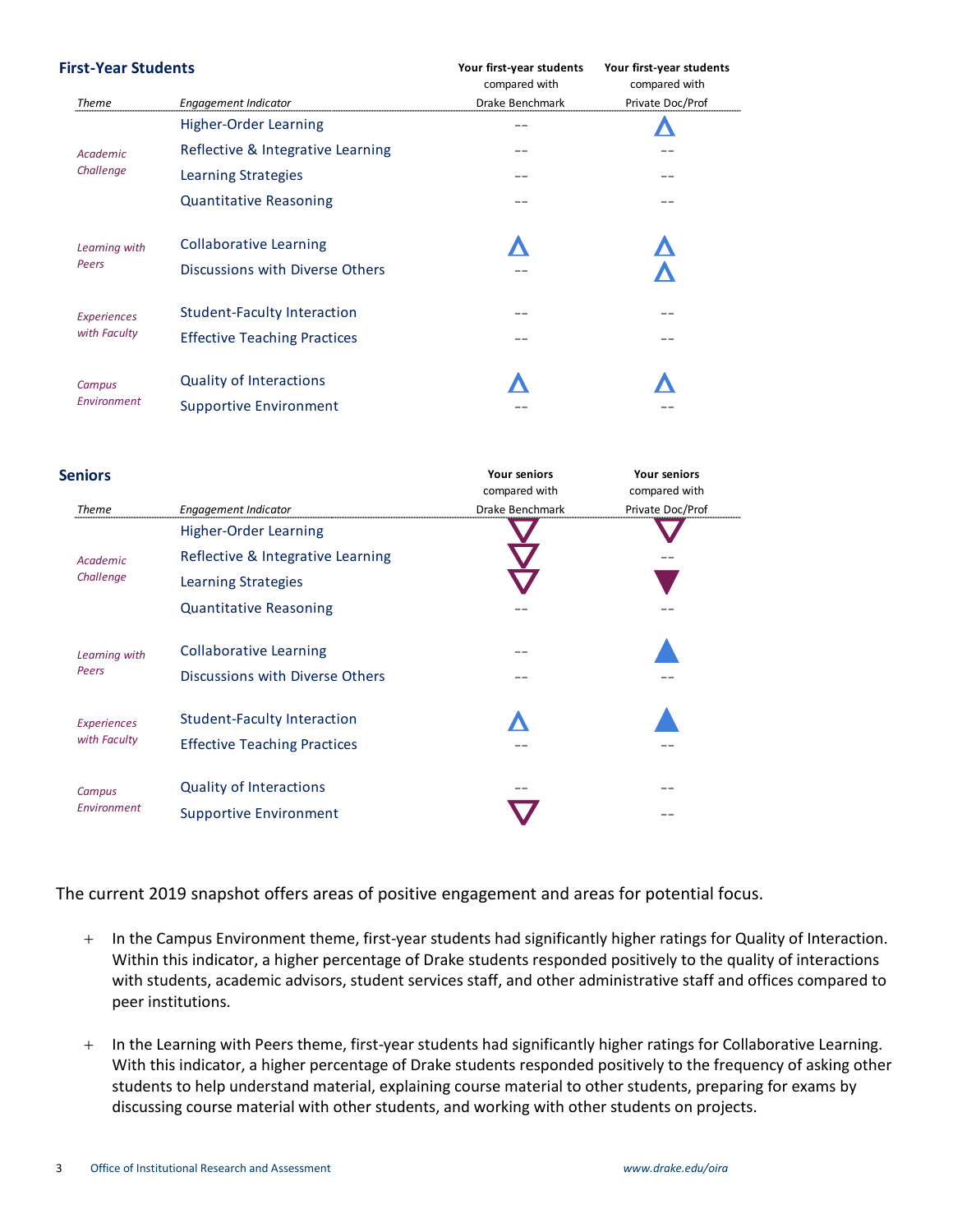- + In the Experiences with Faculty theme, senior students had significantly higher ratings for Student-Faculty interaction. With this indicator, a higher percentage of Drake students responded positively to the frequency of talking about career plans with faculty, working with faculty on activities other than coursework, and discussing academic performance with a faculty member.
- In the Academic Challenge theme, senior students had significantly lower ratings for Higher-Order Learning. A lower percentage of Drake students indicated frequently analyzing an idea in depth by examining its parts, evaluating a point of view or information source, and forming a new idea from various pieces of information. This finding may warrant further exploration, particularly in the context of student capstone work. Similarly, a closer review of students' ratings of Reflective and Integrative Learning items (included diverse perspectives, examined strengths and weaknesses of own views, tried to better understand someone else's perspective, learned something that changed understanding) may be warranted.
- In the Campus Environment theme, senior students had significantly lower ratings for Supportive Environment. A lower percentage of Drake students indicated that the institution emphasized providing support to help students succeed academically, using learning support services, encouraging contact among students from different backgrounds, providing support for overall well-being, and helping students manage non-academic responsibilities. This last item (helping manage non-academic responsibilities) is one of the greatest differences compared to peer institutions, with close to a 20% difference compared to peers.

In addition to the Engagement Indicators, the survey included a section about High-Impact Practices (HIPs). As shown in the snapshot below, 98% of Drake seniors participated in one or more HIP, which was higher compared to peer institutions. When examining individual practices, Drake seniors indicated a higher participation in research with a faculty member (+7%), internship or field experiences (+13%), study abroad (+13%), and culminating senior experiences (e.g. capstone) (+34%), compared to our peer benchmark institutions.

#### **High-Impact Practices**

Due to their positive associations with student learning and retention, special undergraduate opportunities are designated "highimpact." For more details and statistical comparisons, see your  $High-Import$  *Practices* report.

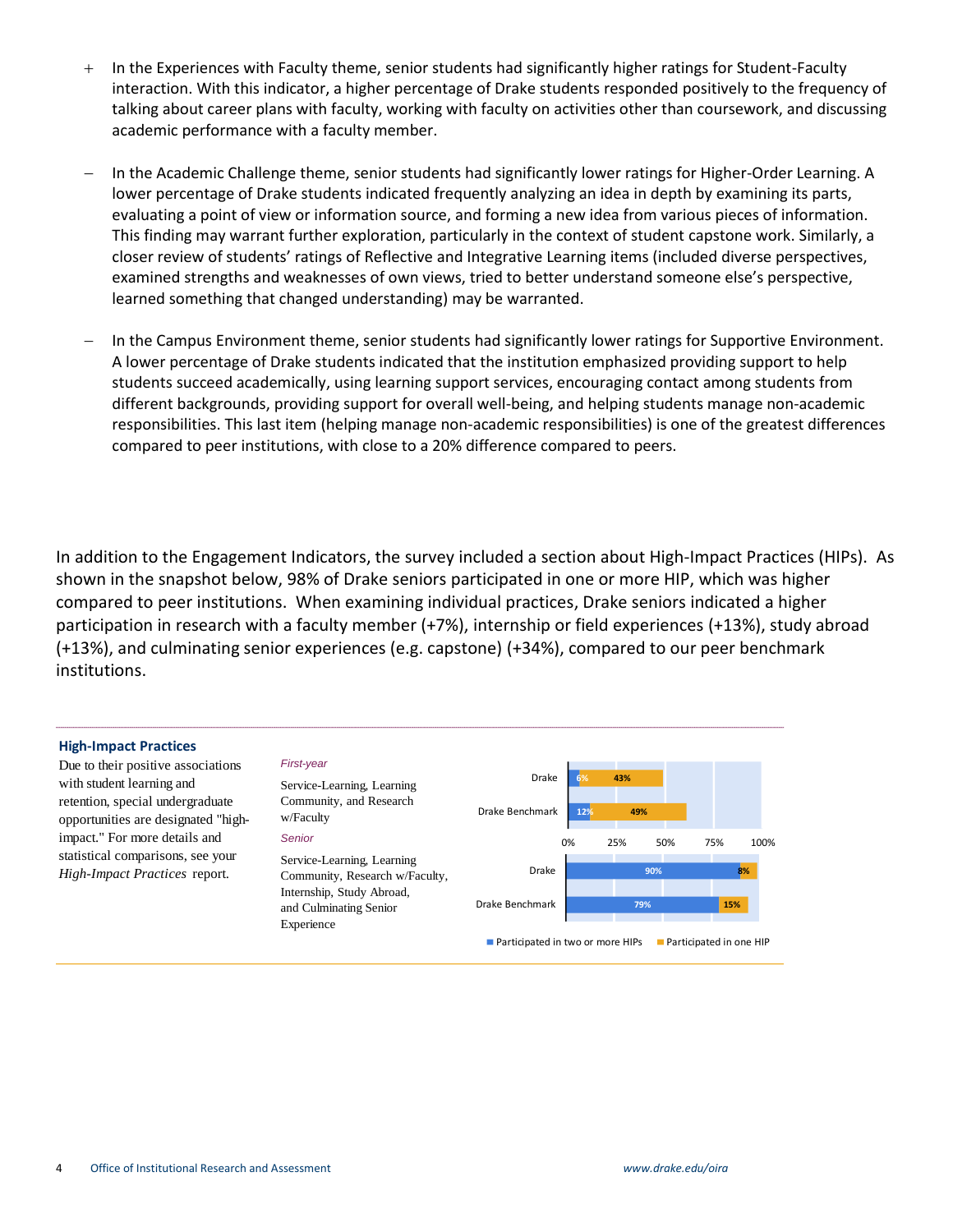Drake also participated in the Civic Engagement topical module. This is a separate instrument that was administered by 61 other institutions. In comparison to respondents at other institutions:

- Drake first-year students rated their abilities higher in two areas,
- Drake students indicated a higher institutional emphasis in all areas,
- Drake students were more encouraged in addressing social, economic, and political issues out of class
- Drake students engage more frequently in various civic engagement behaviors.

| <b>Civic Engagement</b>                                                                       |       |                                     |                    |                            | <b>Civic Engagement</b>                                             |                    |                            |                     |          |
|-----------------------------------------------------------------------------------------------|-------|-------------------------------------|--------------------|----------------------------|---------------------------------------------------------------------|--------------------|----------------------------|---------------------|----------|
| <b>Topical Module</b>                                                                         |       | <b>First-year Students</b>          |                    | <b>Senior Students'</b>    | <b>Topical Module</b>                                               |                    | <b>First-year Students</b> | <b>Senior Stude</b> |          |
| <b>Statistical</b>                                                                            |       |                                     | <b>Statistical</b> |                            |                                                                     | <b>Statistical</b> |                            | <b>Statistica</b>   |          |
|                                                                                               |       | <b>Comparisons</b> b                |                    | <b>Comparisons</b> b       |                                                                     |                    | <b>Comparisons</b> b       | <b>Compariso</b>    |          |
|                                                                                               | Drake | Civic<br>Engagement                 | Drake              | Civic Engagement           |                                                                     | Drake              | Civic<br>Engagement        | Drake               | Civic E  |
| Item wording or description                                                                   | Mean  | Effect<br>Mean<br>size <sup>d</sup> | Mean               | Effect<br>Mean<br>$size^d$ | Item wording or description                                         | Mean               | Effect<br>$size^d$<br>Mean | Mean                | Mear     |
| 1. Select the response that best represents your ability to do the                            |       |                                     |                    |                            | 4. During the current school year, whether course-related or not,   |                    |                            |                     |          |
| following:                                                                                    |       |                                     |                    |                            | about how often have you done the following?                        |                    |                            |                     |          |
| a. Help people resolve their<br>disagreements with each other                                 | 3.8   | 3.7<br>.11                          | 3.8                | 3.9<br>$-.06$              | a. Informed yourself about campus<br>or local issues                | 2.9                | $2.6$ *** $.41$            | 2.9                 | 2.6<br>▲ |
| b. Resolve conflicts that involve<br>bias, discrimination, and prejudice                      | 3.5   | 3.5<br>.01                          | 3.5                | 3.6<br>$-.14$              | b. Informed yourself about state,<br>national, or global issues     | 3.0                | $2.7***$<br>.26            | 3.0                 | 2.9      |
| c. Lead a group in which people<br>from different backgrounds feel<br>welcomed and included   | 3.9   | 3.7<br>.14                          | 4.0                | 4.0<br>$-.04$              | c. Discussed campus or local issues                                 |                    | Δ                          |                     |          |
| d. Participate in a constructive<br>dialogue with someone who<br>disagrees with you           | 3.9   | .19<br>$3.7**$                      | 3.8                | 3.9<br>$-.08$              | with others                                                         | 2.9                | $2.5***$<br>.52            | 2.9                 | 2.5<br>▲ |
| e. Contribute to the well-being of<br>your community                                          | 3.9   | Δ<br>$3.8*$<br>.16                  | 4.0                | 3.9<br>.05                 | d. Discussed state, national, or<br>global issues with others       | 2.9                | $2.6***$ .38               | 2.9                 | 2.7      |
|                                                                                               |       | Δ                                   |                    |                            | e. Raised awareness about campus<br>or local issues                 |                    |                            |                     |          |
| 2. How much does your institution emphasize the following?<br>a. Discussing important social, |       |                                     |                    |                            |                                                                     | 2.3                | $1.9***$<br>.39            | 2.2                 | 2.0<br>Δ |
| economic, or political issues with<br>others                                                  | 2.9   | $2.5***$<br>.49                     | 2.8                | $2.5***$<br>.34<br>▲       | f. Raised awareness about state,<br>national, or global issues      | 2.2                | $2.0**$<br>.23             | 2.1                 | 2.1      |
| b. Organizing activities focused on<br>important social, economic, or<br>political issues     | 2.9   | $2.5***$<br>.42                     | 2.8                | $2.5***$<br>.39            | g. Asked others to address campus                                   |                    | Δ                          |                     |          |
|                                                                                               |       |                                     |                    |                            | or local issues                                                     | 2.1                | $1.8***$<br>.36            | 2.1                 | 1.8      |
| c. Being an informed and active<br>citizen                                                    | 3.0   | $2.7***$<br>.40                     | 3.0                | $2.6$ ***<br>.40           | h. Asked others to address state,                                   |                    |                            |                     | Δ        |
| d. Being involved in an organization                                                          |       |                                     |                    |                            | national, or global issues                                          | 2.0                | $1.8***$<br>.24            | 2.0                 | 1.9      |
| or group focused on important<br>social, economic, or political<br>issues                     | 2.9   | $2.6***$<br>.39                     | 2.6                | 2.5<br>.12                 | i. Organized others to work on<br>campus or local issues            |                    | Δ                          |                     | Δ        |
| e. Voting in campus, local, state, or                                                         |       |                                     |                    |                            |                                                                     | 1.7                | .14<br>1.6                 | 1.7                 | 1.6      |
| national elections                                                                            | 3.3   | $2.8***$<br>.49                     | 3.2                | .52<br>$2.7***$            | j. Organized others to work on<br>state, national, or global issues | 1.6                | .09<br>1.6                 | 1.6                 | 1.6      |
| f. Encouraging free speech and<br>expression                                                  | 3.1   | $2.9*$<br>.18<br>Δ                  | <b>3.0</b>         | $2.8*$<br>.16<br>Δ         |                                                                     |                    |                            |                     |          |
| 3. How much do you feel encouraged addressing important                                       |       |                                     |                    |                            |                                                                     |                    |                            |                     |          |
| social, economic, or political issues in the following?<br>a. In course assignments           |       |                                     |                    |                            |                                                                     |                    |                            |                     |          |
|                                                                                               | 2.5   | $2.5\,$<br>$-.01$                   | 2.6                | 2.5<br>.12                 |                                                                     |                    |                            |                     |          |
| b. In course discussions                                                                      | 2.7   | $2.5\,$<br>.13                      | 2.7                | .12<br>2.6                 |                                                                     |                    |                            |                     |          |
| c. Outside of class                                                                           | 2.7   | $2.5**$<br>.23<br>Δ                 | 2.8                | $2.6**$<br>.23<br>Δ        |                                                                     |                    |                            |                     |          |
|                                                                                               |       |                                     |                    |                            |                                                                     |                    |                            |                     |          |

| Civic Engagement                                                                   |                                                  |                                     |                                               |                            | <b>Civic Engagement</b>                                                                                           |                                                  |                                     |                                               |                                     |
|------------------------------------------------------------------------------------|--------------------------------------------------|-------------------------------------|-----------------------------------------------|----------------------------|-------------------------------------------------------------------------------------------------------------------|--------------------------------------------------|-------------------------------------|-----------------------------------------------|-------------------------------------|
| <b>Fopical Module</b>                                                              | <b>First-year Students</b><br><b>Statistical</b> |                                     | <b>Senior Students'</b><br><b>Statistical</b> |                            | <b>Topical Module</b>                                                                                             | <b>First-year Students</b><br><b>Statistical</b> |                                     | <b>Senior Students'</b><br><b>Statistical</b> |                                     |
|                                                                                    |                                                  | Comparisons <sup>b</sup>            |                                               | Comparisons <sup>b</sup>   |                                                                                                                   |                                                  | <b>Comparisons</b> b                |                                               | <b>Comparisons</b> b                |
|                                                                                    |                                                  | Civic                               |                                               |                            |                                                                                                                   |                                                  | Civic                               |                                               |                                     |
|                                                                                    | Drake                                            | Engagement                          | Drake                                         | Civic Engagement           |                                                                                                                   | Drake                                            | Engagement                          | Drake                                         | Civic Engagement                    |
| Item wording or description                                                        | Mean                                             | Effect<br>size <sup>d</sup><br>Mean | Mean                                          | Effect<br>Mean<br>$size^d$ | Item wording or description                                                                                       | Mean                                             | Effect<br>Mean<br>size <sup>d</sup> | Mean                                          | Effect<br>Mean<br>size <sup>d</sup> |
|                                                                                    |                                                  |                                     |                                               |                            |                                                                                                                   |                                                  |                                     |                                               |                                     |
| Select the response that best represents your ability to do the<br><b>Ilowing:</b> |                                                  |                                     |                                               |                            | 4. During the current school year, whether course-related or not,<br>about how often have you done the following? |                                                  |                                     |                                               |                                     |
| a. Help people resolve their                                                       |                                                  |                                     |                                               |                            | a. Informed yourself about campus                                                                                 |                                                  |                                     |                                               |                                     |
| disagreements with each other                                                      | 3.8                                              | 3.7<br>.11                          | 3.8                                           | 3.9<br>$-.06$              | or local issues                                                                                                   | 2.9                                              | $2.6***$ .41                        | 2.9                                           | $2.6***$ .31                        |
|                                                                                    |                                                  |                                     |                                               |                            |                                                                                                                   |                                                  |                                     |                                               |                                     |
| b. Resolve conflicts that involve                                                  |                                                  |                                     |                                               |                            |                                                                                                                   |                                                  |                                     |                                               |                                     |
| bias, discrimination, and prejudice                                                | 3.5                                              | 3.5<br>.01                          | 3.5                                           | 3.6<br>$-.14$              | b. Informed yourself about state,<br>national, or global issues                                                   |                                                  |                                     |                                               |                                     |
|                                                                                    |                                                  |                                     |                                               |                            |                                                                                                                   | 3.0                                              | $2.7$ *** .26                       | 3.0                                           | 2.9<br>.10                          |
| c. Lead a group in which people<br>from different backgrounds feel                 |                                                  |                                     |                                               |                            |                                                                                                                   |                                                  | Δ                                   |                                               |                                     |
| welcomed and included                                                              | 3.9                                              | 3.7<br>.14                          | 4.0                                           | $-.04$<br>4.0              | c. Discussed campus or local issues                                                                               |                                                  |                                     |                                               |                                     |
| d. Participate in a constructive                                                   |                                                  |                                     |                                               |                            | with others                                                                                                       | 2.9                                              |                                     | 2.9                                           |                                     |
| dialogue with someone who                                                          | 3.9                                              | $3.7**$<br>.19                      | 3.8                                           | 3.9<br>$-.08$              |                                                                                                                   |                                                  | $2.5$ *** .52                       |                                               | $2.5$ *** $.42$                     |
| disagrees with you                                                                 |                                                  | Δ                                   |                                               |                            |                                                                                                                   |                                                  |                                     |                                               |                                     |
|                                                                                    |                                                  |                                     |                                               |                            | d. Discussed state, national, or                                                                                  |                                                  |                                     |                                               |                                     |
| e. Contribute to the well-being of                                                 |                                                  |                                     |                                               |                            | global issues with others                                                                                         | 2.9                                              | $2.6***$ .38                        | 2.9                                           | 2.7<br>.12                          |
| your community                                                                     | 3.9                                              | $3.8*$<br>.16                       | 4.0                                           | 3.9<br>.05                 |                                                                                                                   |                                                  |                                     |                                               |                                     |
|                                                                                    |                                                  | Δ                                   |                                               |                            |                                                                                                                   |                                                  |                                     |                                               |                                     |
|                                                                                    |                                                  |                                     |                                               |                            | e. Raised awareness about campus<br>or local issues                                                               |                                                  |                                     |                                               |                                     |
| How much does your institution emphasize the following?                            |                                                  |                                     |                                               |                            |                                                                                                                   | 2.3                                              | $1.9$ *** .39                       | 2.2                                           | $2.0*$<br>.20                       |
| a. Discussing important social,<br>economic, or political issues with              |                                                  |                                     |                                               |                            |                                                                                                                   |                                                  |                                     |                                               | Δ                                   |
| others                                                                             | 2.9                                              | $2.5***$ .49                        | 2.8                                           | $2.5***$<br>.34            |                                                                                                                   |                                                  |                                     |                                               |                                     |
|                                                                                    |                                                  |                                     |                                               |                            | f. Raised awareness about state,<br>national, or global issues                                                    |                                                  |                                     |                                               |                                     |
| Organizing activities focused on                                                   |                                                  |                                     |                                               |                            |                                                                                                                   | 2.2                                              | $2.0**$<br>.23                      | 2.1                                           | $-.02$<br>2.1                       |
| important social, economic, or                                                     | 2.9                                              | $2.5***$ .42                        | 2.8                                           | $2.5***$<br>.39            |                                                                                                                   |                                                  | Δ                                   |                                               |                                     |
| political issues                                                                   |                                                  |                                     |                                               |                            | g. Asked others to address campus                                                                                 |                                                  |                                     |                                               |                                     |
|                                                                                    |                                                  |                                     |                                               |                            | or local issues                                                                                                   | 2.1                                              | $1.8$ *** .36                       | 2.1                                           | $1.8***$ .28                        |
| Being an informed and active                                                       |                                                  |                                     |                                               |                            |                                                                                                                   |                                                  |                                     |                                               | Δ                                   |
| citizen                                                                            | 3.0                                              | $2.7***$<br>.40                     | 3.0                                           | $2.6***$<br>.40            |                                                                                                                   |                                                  |                                     |                                               |                                     |
|                                                                                    |                                                  |                                     |                                               |                            | h. Asked others to address state,<br>national, or global issues                                                   |                                                  |                                     |                                               |                                     |
|                                                                                    |                                                  |                                     |                                               |                            |                                                                                                                   | 2.0                                              | $1.8$ *** .24                       | 2.0                                           | $1.9*$<br>.19                       |
| d. Being involved in an organization<br>or group focused on important              |                                                  |                                     |                                               |                            |                                                                                                                   |                                                  | Δ                                   |                                               | Δ                                   |
| social, economic, or political                                                     | 2.9                                              | $2.6***$<br>.39                     | 2.6                                           | 2.5<br>.12                 | i. Organized others to work on                                                                                    |                                                  |                                     |                                               |                                     |
| issues                                                                             |                                                  |                                     |                                               |                            | campus or local issues                                                                                            | 1.7                                              |                                     | 1.7                                           | .10                                 |
| e. Voting in campus, local, state, or                                              |                                                  |                                     |                                               |                            |                                                                                                                   |                                                  | 1.6<br>.14                          |                                               | 1.6                                 |
| national elections                                                                 | 3.3                                              | $2.8***$<br>.49                     | 3.2                                           | $2.7***$<br>.52            | j. Organized others to work on                                                                                    |                                                  |                                     |                                               |                                     |
|                                                                                    |                                                  |                                     |                                               |                            | state, national, or global issues                                                                                 | 1.6                                              | 1.6<br>.09                          | 1.6                                           | 1.6<br>.05                          |
|                                                                                    |                                                  |                                     |                                               |                            |                                                                                                                   |                                                  |                                     |                                               |                                     |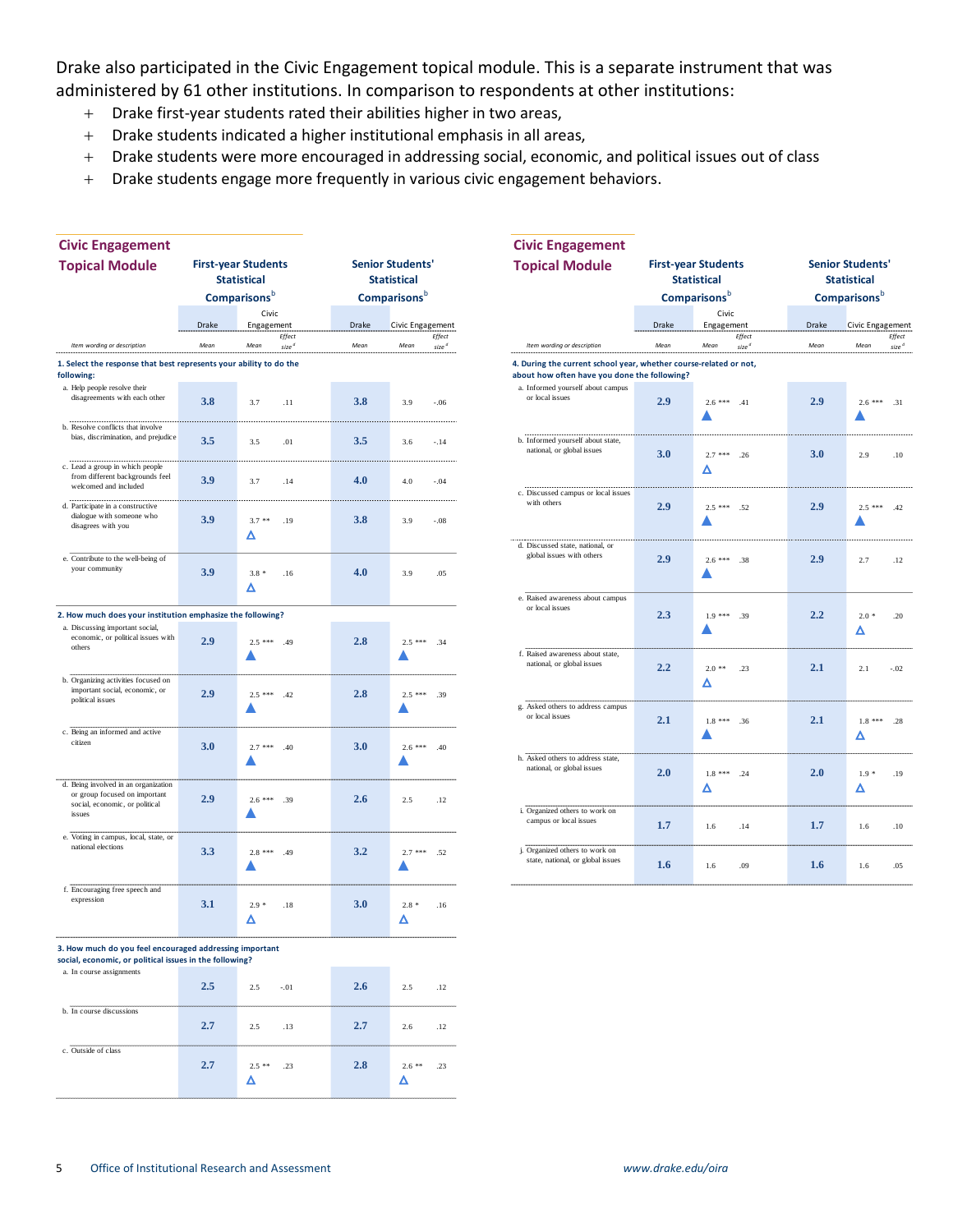Students provided comments regarding what experiences have been the most meaningful. Below are select quotes to share students' comments. While many students referenced various political events connected to national government candidates, several mentioned the positive impact of the "Paint It Black" movement.

- These experiences have been meaningful to me because it means the Drake is keeping its promise to its students. The amount of opportunities and experiences, especially political, that are offered at Drake is/are the biggest reason behind why I chose to attend Drake.
- The most meaningful moment regarding a campus issue this current school year has been when we had a rally for the "Paint it Black" movement. This rally was student run and was designed to fight against racially motivated acts of hate happening on campus. It was a moving experience to see so many students fight against hate for their fellow peers that felt attacked.
- I attending the rally on campus against white supremacy. The most meaningful lesson I took from that was being able to hear the candid thoughts and opinions of people who are more affected by racism. It was eye-opening to hear how much they still have to deal with
- College campuses are interesting bc they reflect the broader aspects of society. For Drake, this meant that movements such as Paint It Black reflected the atmosphere present in the country at this time. Seeing people step forward to support the community of POC we have on this campus was a beautiful thing, and the discussions I had with members of my sorority and my other peers showed that the people I interact with here are conscientious and active participants in the resolutions of such issues, at least at the campus scale. This experience showed me that people of my generation are dedicated to having our voices heard in such discussions.
- The #PaintItBlack movement that formed on this campus this fall forced me to change the way I view the people around me. I have never understood the difference between not racist and anti-racist. Since the rally and all of the other events that went down first semester, I have really started calling people out (or in) to remind them to check themselves, not say that word, rethink their "funny" punchline. As a predominately white institution, we have to be focused more on embracing the parts of us that are unlike the others. It's not okay anymore to stand back and let something happen when you know it's hurting others. The white people on campus need to stand up and fight with the people of color, otherwise there will be no long term change.
- A lot of the events on campus this semester have really opened my eyes to the importance of appreciating the diversities and identities of individuals on this campus and in my life. I had not previously seen the real life implications until I had been on this campus, and I am glad that I am able to see things from more points of view.
- The "Paint it Black" movement was very eye-opening for me.
- Seeing our student body come together and forget our perceived differences to rally around a common goal.

Students also provided comments regarding what has been the most satisfying and the most disappointing experience at the institution. The table below presents common themes across students' comments.

|                            | Satisfying                                         | Disappointing                                           |  |  |  |
|----------------------------|----------------------------------------------------|---------------------------------------------------------|--|--|--|
| <b>First-Year Students</b> | Relationships (peers, faculty, staff)<br>$\bullet$ | Racial incidents<br>$\bullet$                           |  |  |  |
|                            | Academics/Classes                                  | Lack of racial diversity                                |  |  |  |
|                            | Activities (Fraternity/Sorority, Athletics)        | Workload, stress, Drake Busy<br>$\bullet$               |  |  |  |
|                            | Sense of Belonging                                 | Sense of Belonging<br>$\bullet$                         |  |  |  |
| Senior Students            | Relationships (peers, faculty), esp.               | Workload, stress, mental health<br>$\bullet$            |  |  |  |
|                            | faculty                                            | Lack of racial diversity, racial incidents<br>$\bullet$ |  |  |  |
|                            | Opportunities - internship, study                  | Sense of Belonging                                      |  |  |  |
|                            | abroad, relationships with faculty)                | Social life (outside of FSL)                            |  |  |  |
|                            | Personal growth<br>٠                               | <b>Facilities</b>                                       |  |  |  |
|                            | Ability to get involved                            |                                                         |  |  |  |